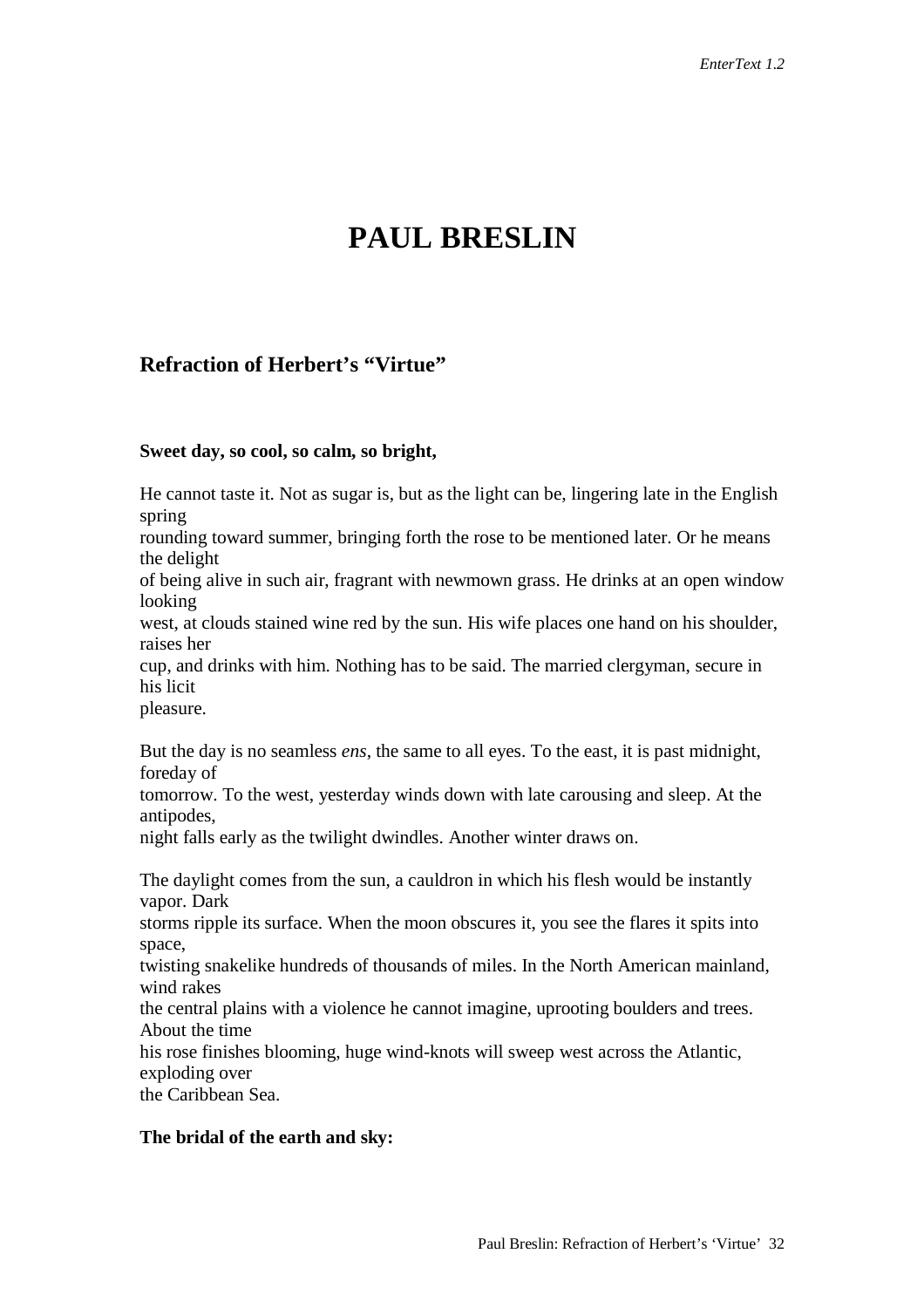The old dream, that when we marry, what the Chinese called the Ten Thousand Things dwell with

us, forming a sort of ménage à tous. A man and a woman draw earth and sky through the sacred

hoop of their embrace, then fling them wide again, linked now to human fortunes despite

uncrossable distance. It is a dangerous religion, polygamous, polyandrous, pagan. We do not

understand why he has agreed to marry them and called us to witness, but we are not surprised

when he turns away. When he turns to face us again, he talks about death.

#### **The dew shall weep thy fall tonight;**

The air chills, its source of heat withdrawn. It goes numb as a people from whom God has turned

away. It contracts as its molecules huddle together for warmth. No more room for the water it

drank up so eagerly in the morning. No more room for charity. Out you go,  $H_2O!$  If we meet

again I don't know you. The dew has no tears for the day that drops it cold. It weeps for itself.

#### **For thou must die.**

But it starts over next morning: the air welcomes the dew, the calm if not here goes somewhere,

perhaps arriving where yesterday storms had driven it out. The brightness supplants the chill of

night with its temperate cool. And since the day is no infrangible whole, only what enters one pair

of eyes, the statement confesses under torture of allegory. Oh, sure, the grammatical referent is

day, but no one is fooled. This pronominal bell tolls for the whole kit and caboodle.

The day is not going to die, it is going to behave like Sisyphus after his death. It is going to draw

up the dew and put it back down again every twenty-four hours for billions of years. The sun is

going to disperse its violence until our side of the globe rolls away, and then it will give the same

thing to the other. High noon in Death Valley is night on the Gobi, and vice-versa. At last the

sun will blow up to the orbit of Jupiter and swallow the earth, and then we might speak of the day

dying, were any "we" left to speak of it. Not the day, but our days. The dew is us, too.

#### **Sweet rose, whose hue, angry and brave,**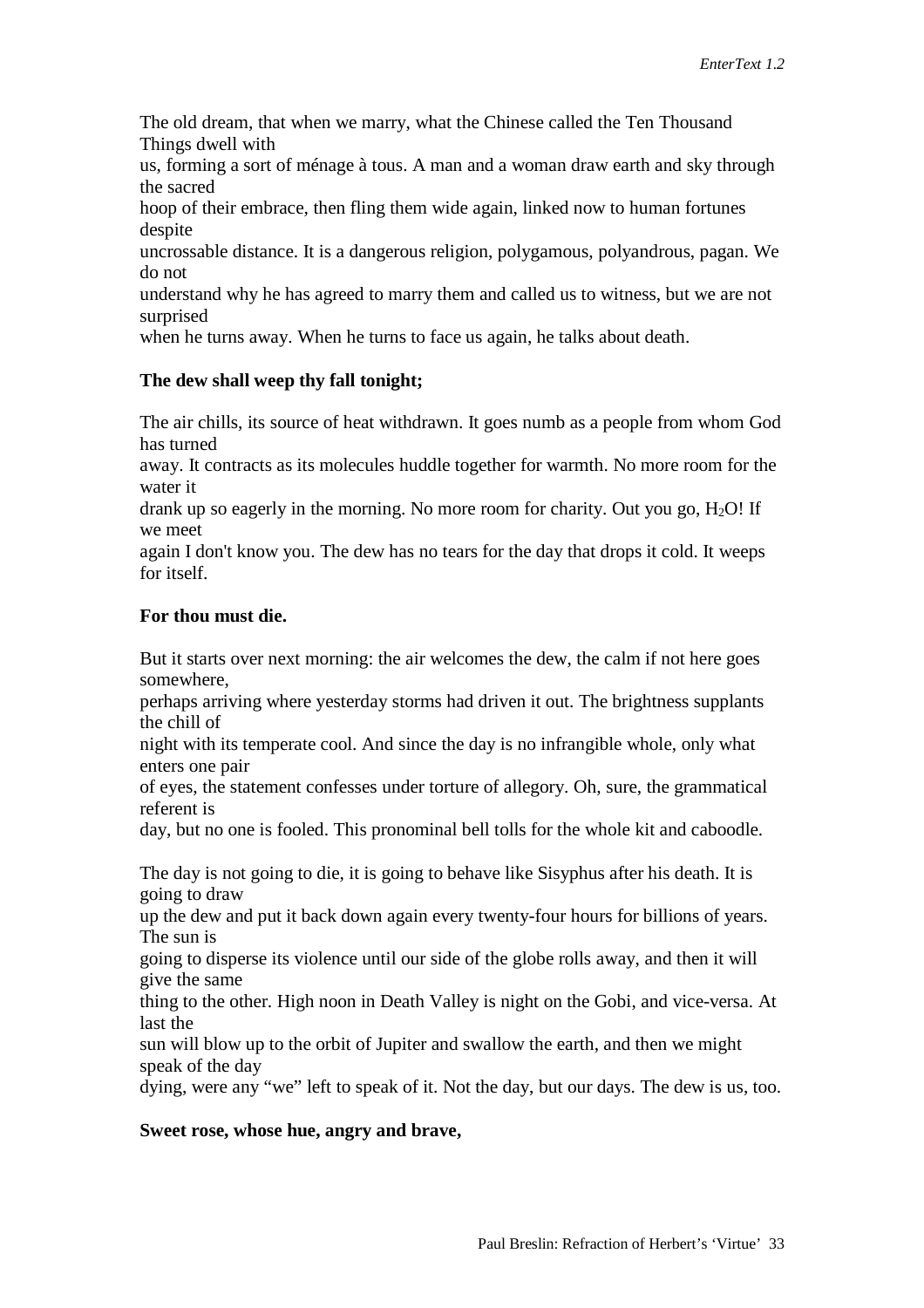He gives the thing its due before he murders it. It takes what the street calls attitude to be a rose in brief summer, with somebody's scythe already poised for the stroke. You can spot me a mile away, I'm not sorry! Look, I am red: my colour, my gift, my pride.

#### **Bids the rash gazer wipe his eye:**

Rash to have looked at all. Now the fierce colour, coming in at the eye, will metastasize in the soul,

which begins to fancy itself a flower, a gaudy jewel, or a live coal hot with desire.

Stop weeping; the rose is you. Wipe your cornea dry. Wipe your retina clean, and the place

where the retina's light-shows go. When you awake, you will remember nothing.

# **Thy root is ever in its grave,**

The scythe comes down; the sexton's shovel leans on the garden wall. But his God is gravefooted too; only when buried can He release His power. He must compacted lie. A grave is the

place worth rising from.

 $[$ 

Needless to fill in the line, if you understand the trap being built around you. "Must" is becoming

oppressive. Not as in "I must sleep with her!" or Beethoven's grimly delighted "Es muss sein!"

Not even silly old Masefield's "I must go down to the sea again." It's one of those horrible offers

you can't refuse.

# **Sweet spring, full of sweet days and roses, A box where sweets compacted lie;**

And the lid is closing. The sweets are going to be crushed, "compacted" as compost is, the

sweetness soured to the foul bouquet of decay. It's not enough to bury them; each must be

stripped of its individual qualities, the day that was overcast and full of mosquitoes the same as

the one so cool, so calm, so bright. They are rammed into each other, forming dense clods of

day, of generic rose.

# **My music shows ye have your closes,**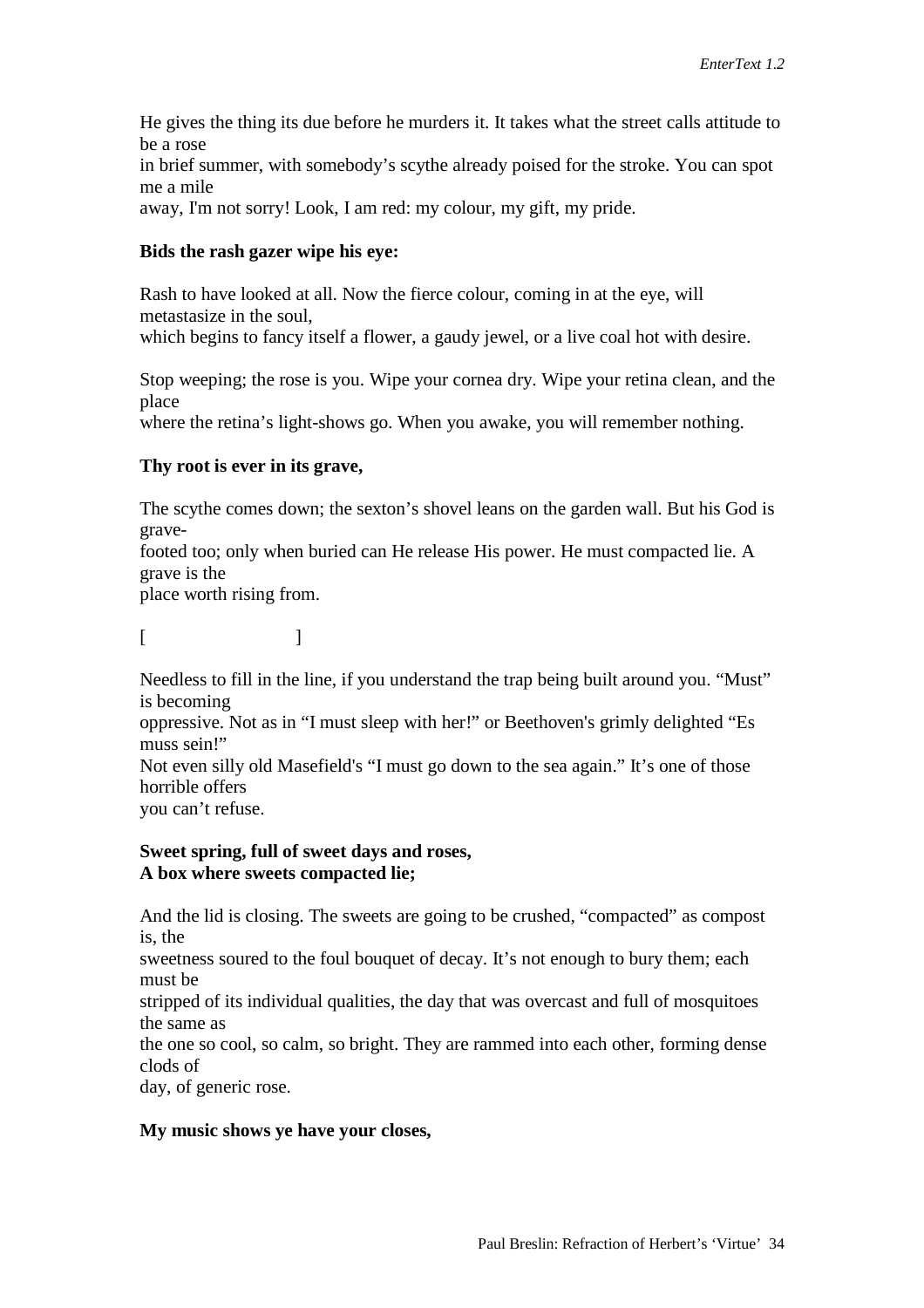Or rather a blend of music and logical demonstration so exquisite it cannot entirely mean what it says. Below the eloquent mouth and tremulous throat, behind the pulpit, disloyal hands carve

something resistant. They are enjoying their work.

# **And all must die.**

A sort of relief in that; no more wearying chase for transcendence, the sonnet that gives eternal

life, the heroic death in battle that pays for too much chit-chat and recreational sex.

# **Only a sweet and virtuous soul,**

Just when you were ready to lie still and go into the compost, he points to a door in the box. Not

all of 'you' can go through it. If you are attached to the shape of your body and exercise of

its parts, you must cut all that off to get free of the trap. Only the wraith of sweetness that can be

virtuous, or virtual as the image a convex lens hangs in space is, may pass through the door.

Which is to say it is no door at all.

# **Like seasoned timber, never gives;**

Now he places the thing he was secretly building on top of the pulpit for us to see. Four braced

boxes of four panels each. You can see the grain, richly varied yet harmonious, and the

impeccable join at each corner. His smile betrays his pride in it. If he wants to get out, he will

have to leave it behind.

# **But though the whole world turn to coal,**

We agreed on compost, but that would permit the detritus of roses to feed the roses to follow.

As sentimentalists, we say that one day, or rose, or spring is as good as another, extracting from

this species-life a watered-down immortality. Which, he insists, is trivial. The detritus has to be

burned. We make a cruel discovery: seasoned timber that compacted lies is, quite precisely, coal.

# **Then chiefly lives.**

The colourless soul afloat above blackness, the scorched earth abolished, defilement and savour